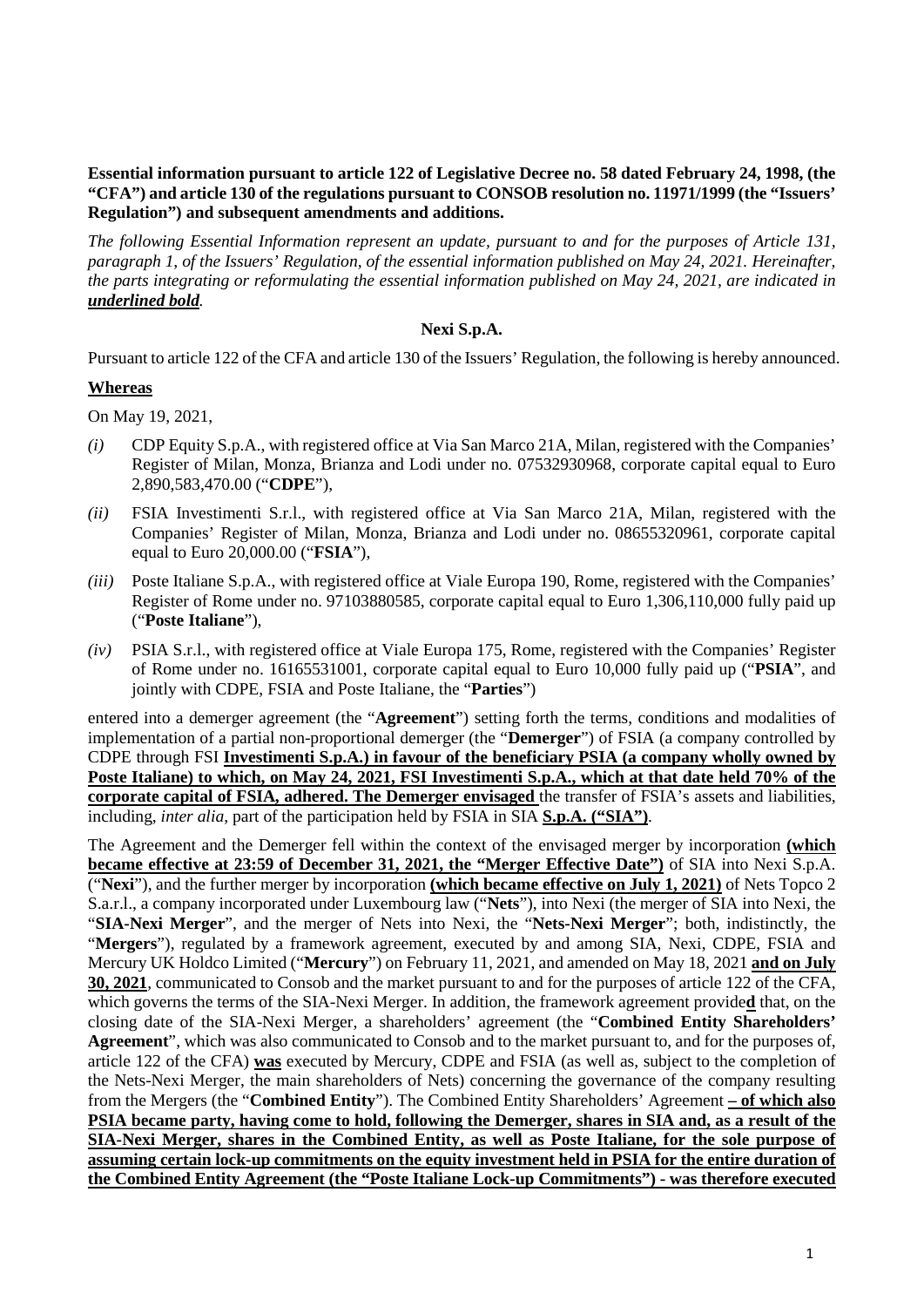# **on December 16, 2021 (the date of the closing of the SIA-Nexi Merger) and became effective on the Effective Date of the Merger.**

The Agreement provide**d** that the Demerger **would** become effective on the earlier of (*i*) the **Merger Effective Date**, although in a moment immediately preceding such effectiveness, and (*ii*) the date on which the last of the antitrust approvals for the Demerger **was** obtained (the "**Demerger Effective Date**"), it being understood that these conditions **would have to** be met within the deadline of April 30, 2022, after which the Demerger **would** not become effective. **On December 16, 2021, the SIA-Nexi Merger deed was executed and at 23:59 of December 31, 2021, the SIA-Nexi Merger became effective, having received the approval by CONSOB of the prospectus for the admission to listing on the Euronext Milan market of the shares to be assigned in exchange to the shareholders of SIA in the context of the SIA-Nexi Merger (and therefore being fulfilled the last of the conditions for the effectiveness of the SIA-Nexi Merger deed).**

**It should be noted that t**he Agreement contains, *inter alia*, shareholders' agreements which **are** effective **from** the date of completion of the SIA-Nexi Merger **and, therefore, from 23:59 December 31, 2021,**falling within the scope of article 122 of the CFA (the "**Shareholders' Provisions**").

# **A) COMPANY WHOSE FINANCIAL INSTRUMENTS ARE THE OBJECT OF THE SHAREHOLDERS' PROVISIONS**

The company whose financial instruments are the object of the Shareholders' Provisions is Nexi S.p.A. (as Combined Entity), a company with registered office at Corso Sempione 55, Milan, registration number with the Companies' Register of Milan, Monza, Brianza, Lodi and tax code 09489670969 and VAT no. 10542790968, whose ordinary shares are admitted to trading on the Euronext Milan, market organized and managed by Borsa Italiana S.p.A.

In particular, as detailed below, the object of the Shareholders' Provisions are all the shares of Nexi (as Combined Entity) that, **as a result of the effectiveness of the SIA-Nexi Merger, following to, and as a consequence of the completion of the SIA-Nexi Merger, are** held by CDPE, FSIA and PSIA as a result of the Demerger.

### **B) THE TOTAL NUMBER OF SHARES GRANTED PURSUANT TO THE FRAMEWORK AGREEMENT**

The Agreement includes undertakings concerning all the shares of Nexi (as Combined Entity) held by CDPE, FSIA and PSIA **which represent,** in the overall, **the 17.2%** of the corporate capital of Nexi, granting same voting rights.

**In particular,** as of the date of this communication, the percentages of participation owned by CDPE, FSIA and PSIA in Nexi (as Combined Entity) **are the following:**

| <b>Shareholders</b> | % on the share capital | <b>Number of shares</b> |
|---------------------|------------------------|-------------------------|
| <b>CDPE</b>         | 5.3%                   | 69,401,443              |
| <b>FSIA</b>         | 8.3%                   | 108,542,556             |
| <b>PSIA</b>         | 3.6%                   | 46,518,238              |
| <b>Totale</b>       | 17.2%                  | 224,462,237             |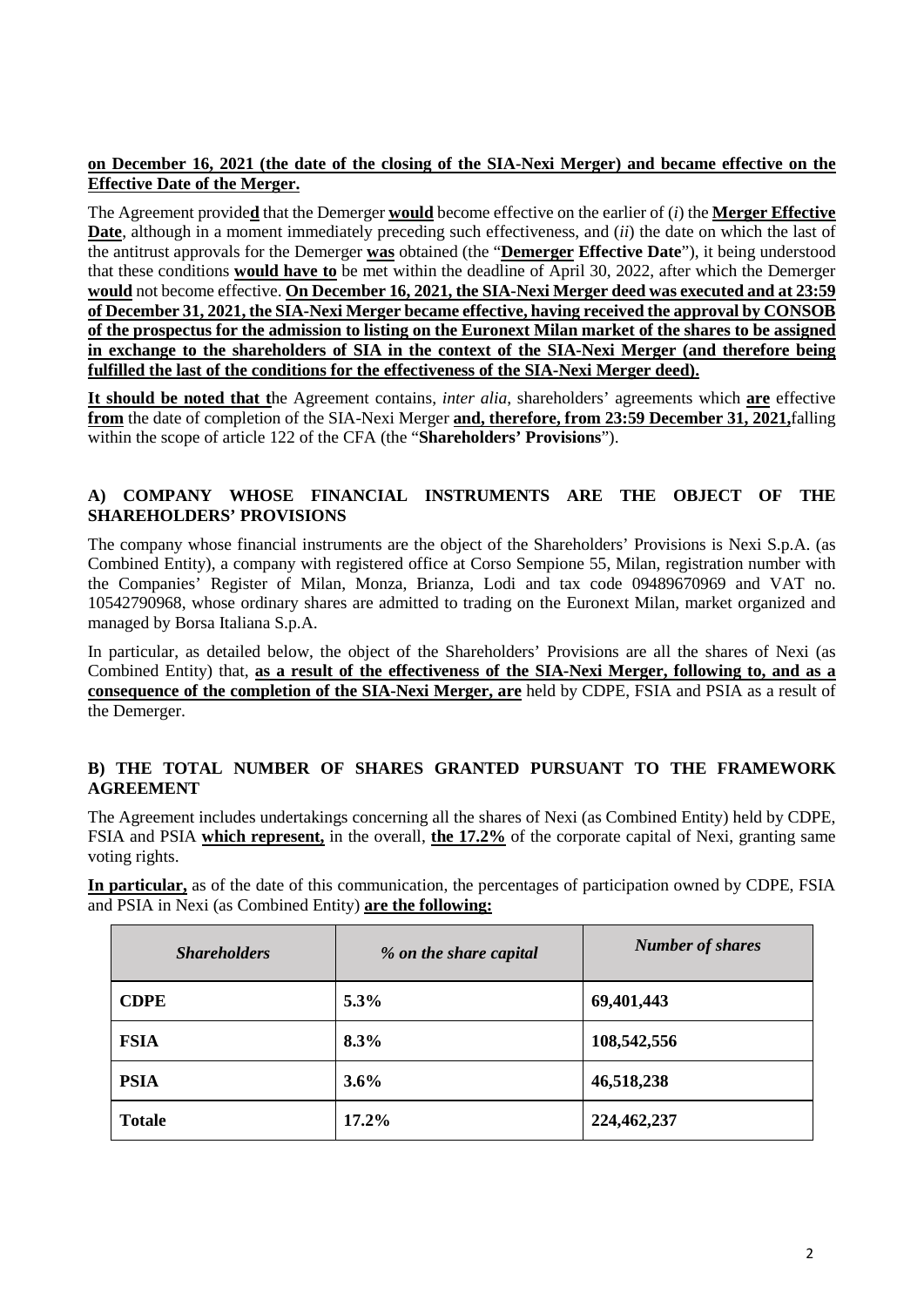# **C) PARTIES TO THE FRAMEWORK AGREEMENT**

The parties to the agreements contained in the Framework Agreement are:

- **CDP Equity S.p.A**., with registered office at Via San Marco 21A, Milan, registered with the Companies' Register of Milan, Monza, Brianza and Lodi under no. 07532930968, corporate capital equal to Euro 2,890,583,470.00;
- **FSIA Investimenti S.r.l.**, with registered office at Via San Marco 21A, Milan, registered with the Companies' Register of Milan, Monza, Brianza and Lodi under no. 08655320961, corporate capital equal to Euro 20,000.00;
- **FSI Investimenti S.p.A., with registered office at Via San Marco 21A, Milan, registered with the Companies' Register of Milan, Monza, Brianza and Lodi under no. 08699370964, corporate capital equal to Euro 200,000.00;**
- Poste Italiane S.p.A., with registered office at Viale Europa 190, Rome, registered with the Companies' Register of Rome under no. 97103880585, corporate capital equal to Euro 1,306,110,000.00 fully paid-in;
- **PSIA S.r.l.**, with registered office in Viale Europa, 175 Rome, registered with the Companies' Register of Rome under no. 16165531001, corporate capital equal to Euro 10,000.00 fully paid-in.

# **D) CONTROL**

The Agreement does not grant any party the right to exercise control over Nexi (as the company resulting from the SIA-Nexi Merger) pursuant to article 93 of the CFA.

#### **E) CONTENT OF THE AGREEMENTS**

**Upon the effectiveness of** the SIA-Nexi Merger **and starting from the Merger Effective Date** (a) the rules on the circulation regime of the shares of Nexi provided for in the Combined Entity Shareholders' Agreement (including those relating to the lock-up period and the Poste Italiane Lock-up Commitments) shall apply **to CDPE, FSIA, Poste Italiane and PSIA**; and (b) Poste Italiane undertakes to ensure that PSIA will hold only and exclusively shares of the Combined Entity.

#### **Right of first refusal**

<span id="page-2-0"></span> $\overline{a}$ 

The Parties agree that, starting from the beginning of the Second Lock-Up Period (as defined in the essential information relating to the Combined Entity Agreement) and until the earlier of: (*i*) the date on which CDPE and FSIA have achieved a participation of at least 25% plus 1 share in the corporate capital of the Combined Entity (in absence of the Nets-Nexi Merger), or 20% plus 1 share (in the event of completion of the Nets-Nexi Merger) and (*ii*) the date of expiry of the Combined Entity Shareholders' Agreement, a right of first refusal ("**ROFR**") is granted to each of CDPE and FSIA (which may also exercise such right severally) in respect of all shares of the Combined Entity which PSIA intends to Transfer<sup>[1](#page-2-0)</sup> (the "**Shares on Sale**").

For the purposes of the exercise of the ROFR, PSIA shall send a specific communication to CDPE and FSIA (the "**PSIA Communication**") with specific indication of: (*i*) the amount of the Shares on Sale and (*ii*) the modalities of the Transfer, *i.e*., whether in block through an accelerated book building process (the "**Block Sale**", or the "**ABB**"), or through sales on the market (the "**Market Sale**").

In the case of a Block Sale, the Agreement provides for a specific procedure for the exercise of the ROFR by CDPE and/or FSIA. In such case, the consideration for each Share on Sale due by CDPE and/or FSIA shall be: (*i*) equal to the average of the mid points of the price ranges indicated in the quotations of the international

<sup>1</sup> Pursuant to the Agreement, "**Transfer**" shall mean any transaction, including gratuitous transactions (including, but not limited to, sale, including by way of enforcement of security interests, donation, exchange, pledge or usufruct, block sale of a business or a group of assets, contribution to a company, merger or demerger of the entity holding the participation or of the entity in which the participation is held, or assignment as part of the liquidation of the entity holding the participation), whereby the result of the transfer, in one or more steps, directly or indirectly, of the ownership or bare ownership of the participation and/or the creation of beneficial ownership and/or security interests in the participation is achieved. The term "transfer" should be interpreted accordingly.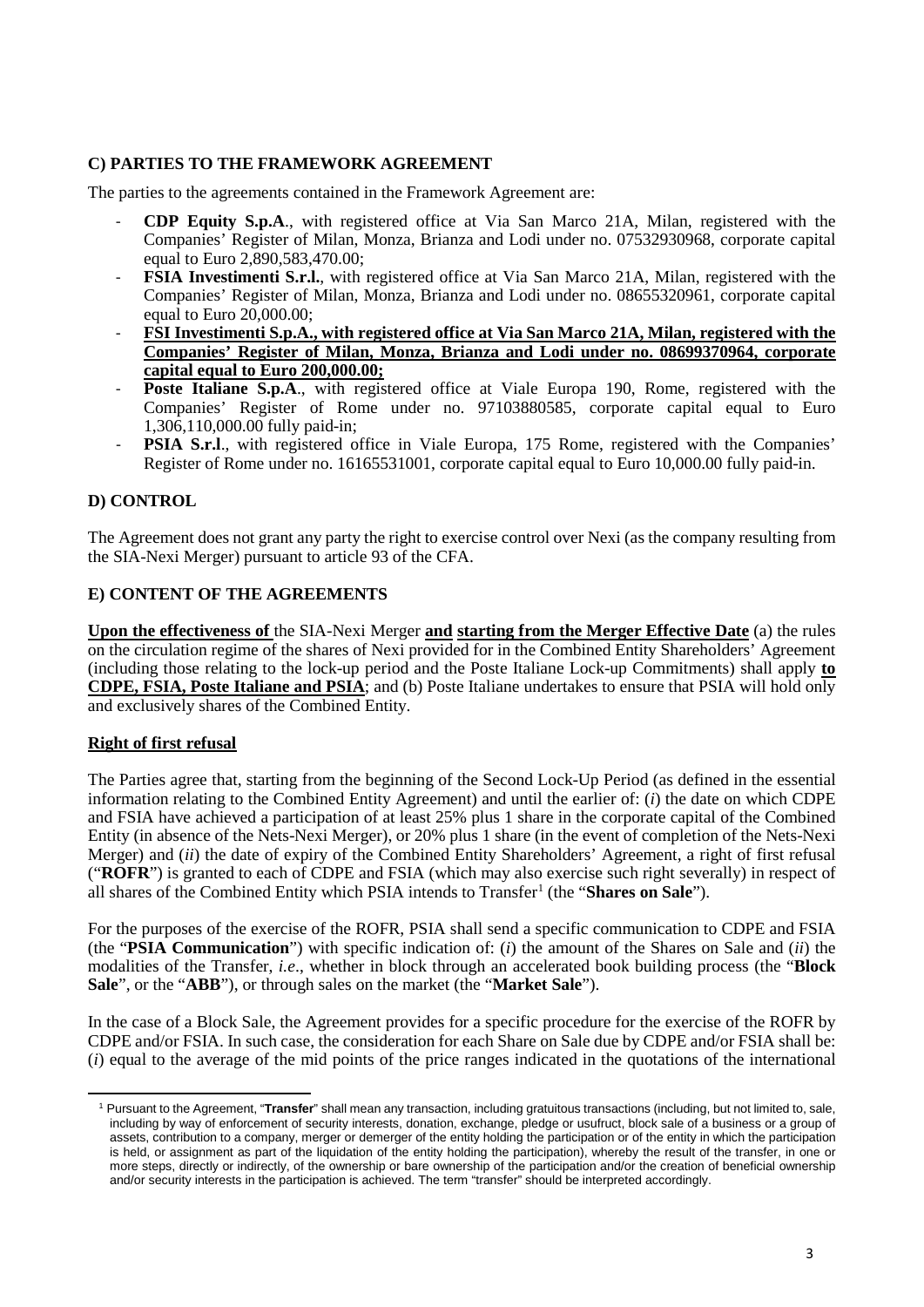investment banks of primary standing identified by PSIA, or applying the average of the mid points of the discount ranges indicated in the quotations of the aforementioned investment banks to the closing price of the day of execution indicated by Borsa Italiana S.p.A., (*ii*) paid within ten (10) business days from the exercise of the ROFR.

In the event that none of CDPE and FSIA exercises the ROFR (or the ROFR is only partially exercised), the (remaining) Share on Sale may or may not be sold in block by PSIA to third parties.

In the case of a Market Sale, the Agreement provides for a specific procedure for the exercise of the ROFR by CDPE and/or FSIA. In this case, the consideration due by CDPE and/or FSIA will be equal to the weighted average price (VWAP) at which the shares of the Combined Entity were traded on the market on each execution day (calculated at market close) and will be paid to PSIA within the following 10 (ten) business days.

In the event that the ROFR is not exercised by both CDPE and FSIA. PSIA will be entitled to transfer on the market no more than the amount of Shares on Sale that it has indicated in the daily communication that PSIA is required to make by the day before each execution day.

# **Pre-emption Right**

Starting from the Second Lock-Up Period (as defined in the essential information relating to the Combined Entity Shareholders' Agreement) and until the earlier of: (*i*) the date on which CDPE and FSIA have reached a participation of at least 25% plus 1 share in the capital of the Combined Entity (in absence of the Nets-Nexi Merger), or 20% plus 1 share (in the event of completion of the Nets-Nexi Merger) and (*ii*) the date of expiry of the Combined Entity Shareholders' Agreement, in the event of unsolicited offers by third parties to acquire all or part of such shares of the Combined Entity in the context of a private placement, each of CDPE and FSIA (which may also exercise such right severally) shall have the right of first refusal in respect of all (and not less than all) of the shares of the Combined Entity which are the subject of an offer by the third party purchaser (the "**Pre-emption Right on the Combined Entity** ").

# **Tag Along Right**

Without prejudice to the Pre-emption Right on the Combined Entity, until the expiry date of the Combined Entity Shareholders' Agreement, PSIA is granted with a tag-along right, pursuant to which if CDPE or FSIA intends to Transfer, in whole or in part, in favour of a third party (the "**Potential Transferee**"), its interest in the Combined Entity, Poste Italiane/PSIA shall have the right to Transfer to the Potential Transferee, and CDPE or FSIA shall therefore procure that the Potential Transferee acquires, under the same terms and conditions, a participation in the Combined Entity held by PSIA proportionate to the participation transferred by CDPE or FSIA (the "**Combined Entity Tag Along Right**").

### **F) EXECUTION OF THE AGREEMENT AND DURATION OF THE SHAREHOLDERS' PROVISIONS**

### The Agreement was executed on May 19, 2021 **and the Shareholders' Undetakings contained therein are effective from the Demerger Effective Date**.

The Shareholder Provisions contained in the Agreement will be effective as of the effective date of the SIA-Nexi Merger and will remain effective until the effective date of the Combined Entity Shareholders' Agreement.

# **G) PUBLICATION OF THE ABSTRACT AND OFFICE OF THE REGISTRAR OF COMPANIES**

Pursuant to article 122, paragraph 1, letter b), of the CFA, the abstract of the Shareholders' Provisions contained in the Agreement was published in the daily newspaper "Il Corriere della Sera" on May 24, 2021 **and, as a consequence of the occurrence of the effectiveness of the Demerger and of the SIA-Nexi Merger, on the daily newspaper "Il Corriere della Sera" on January 4, 2022**.